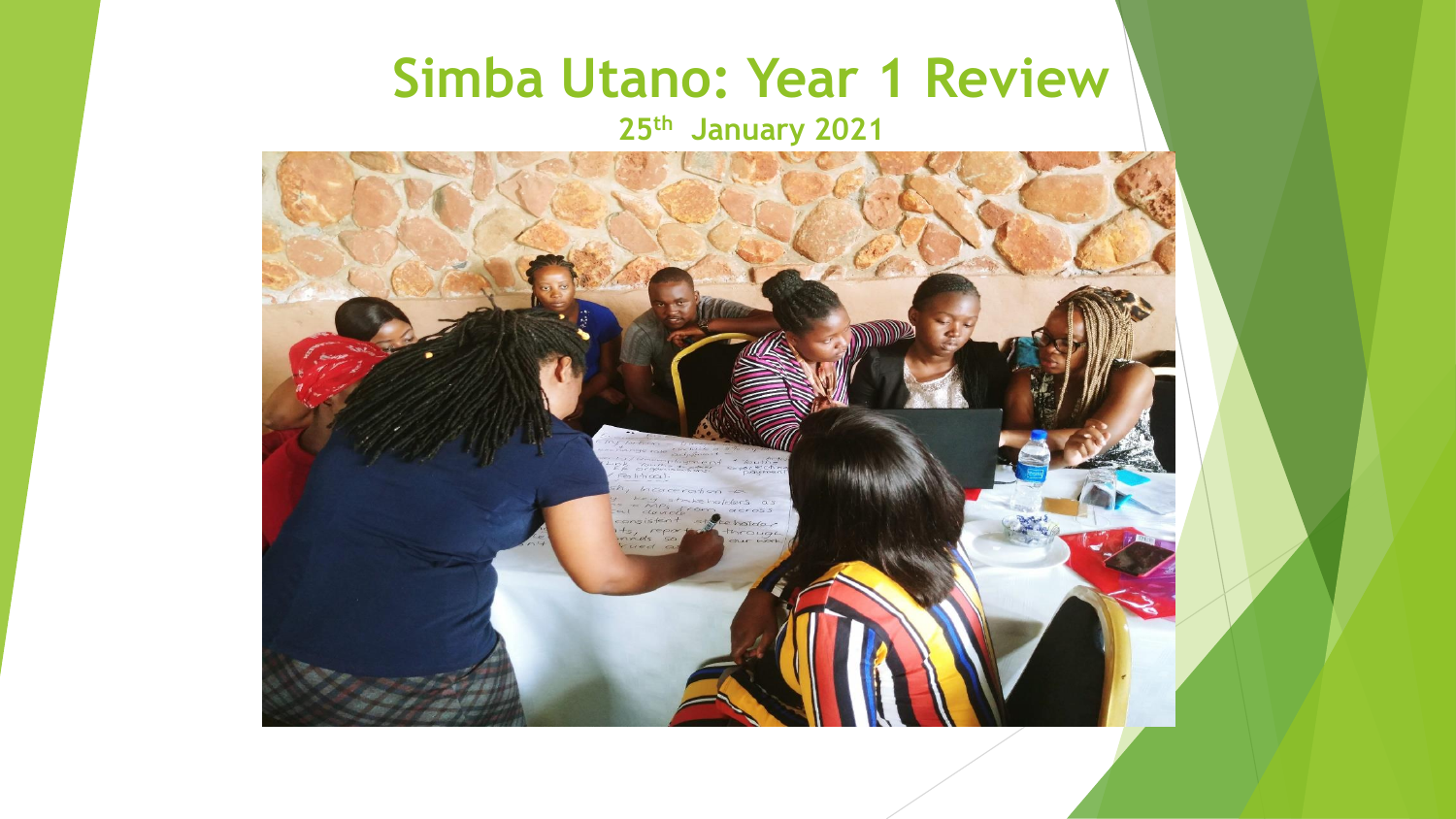# **Agenda**

- 1. Welcome and Introductions
- 2. Preface/Reminders
- 3. Completed Activities
- 4. Challenges
- 5. COVID-related Challenges
- 6. Ongoing Risks
- 7. Lessons Learned
- 8. Public Engagement Activities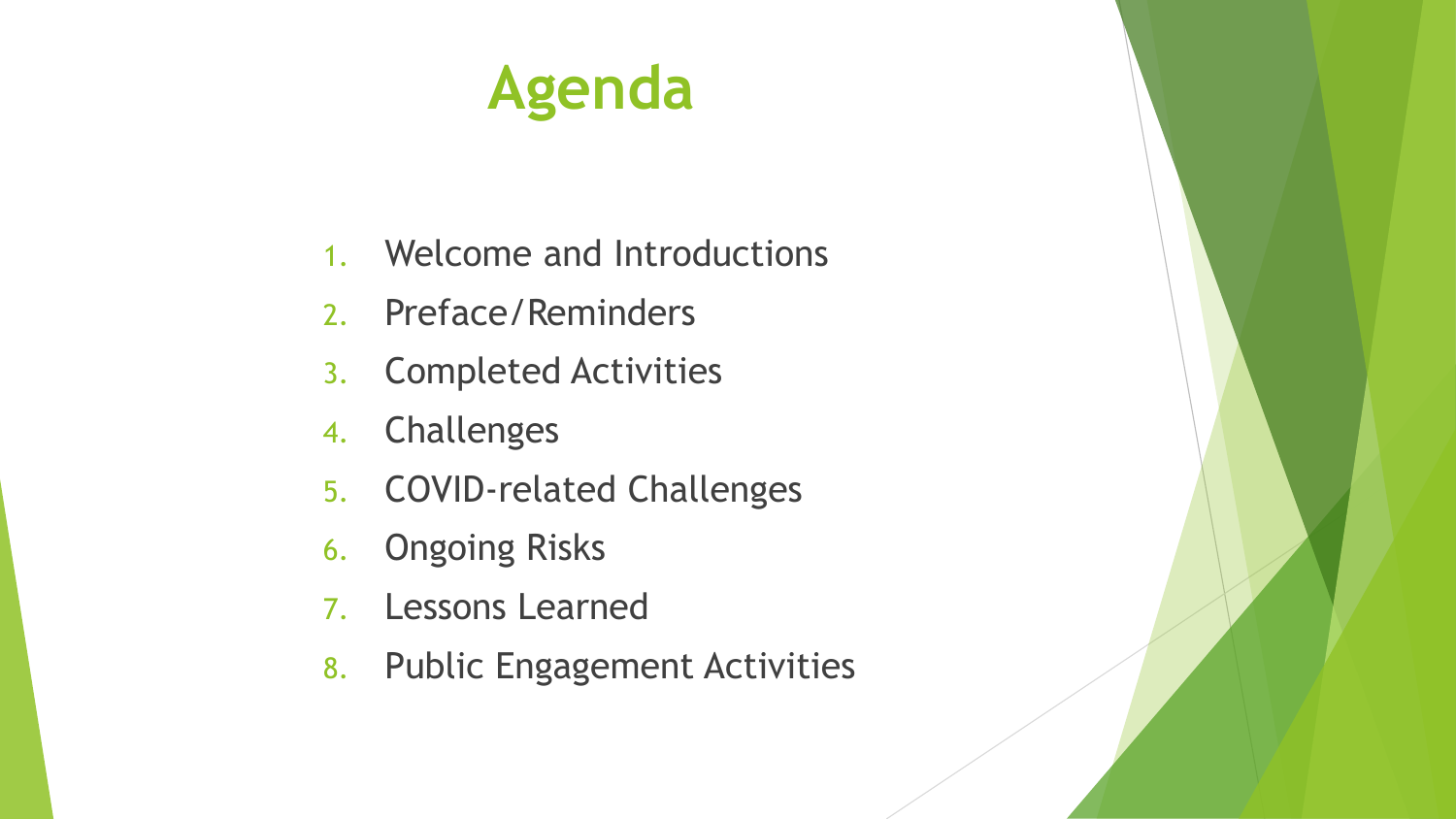## **1. Welcome and Introductions**

**Invited Participants:**

**Katswe Sistahood**: Talent Jumo (ND), Otilia Chinyani (PM), Nancy Chabuda (PO);

**Youth Engage:** Charles Siwela (ND), Ignatious Chivesa (PM), Clara Chinoruma (PO);

**Global Affairs Canada**: Anne Banwell (Sr. International Development Officer);

**ICAD:** Robin Montgomery (ED), Rosemary Forbes (Proj. Coord);

**ICASO:** Mary Ann Torres (ED), Michael O'Connor (Senior Advisor).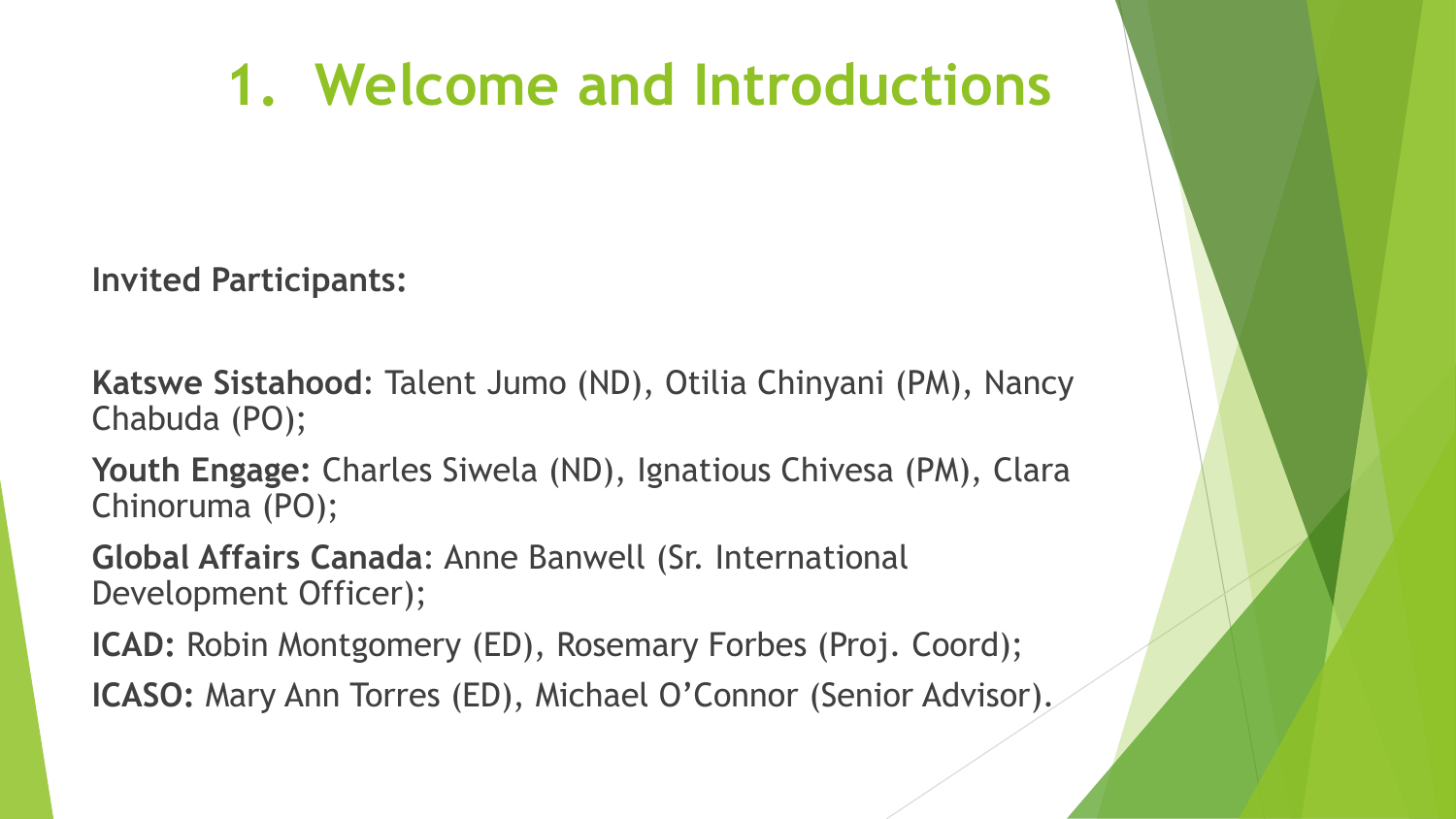## **2. Preface/Reminders**

- **a. Intermediate Outcomes:**
- **► 1100: Increased utilization** of gender equitable and adolescent responsive SRHR and HIV services by vulnerable AGYW in 4 districts of Zimbabwe;
- **► 1200: Improved delivery** of gender equitable and adolescent responsive SRHR services to vulnerable AGYW;
- ▶ 1300: Improved effectiveness of AGYW, health workers and community organizations to **advocate** for SRHR services.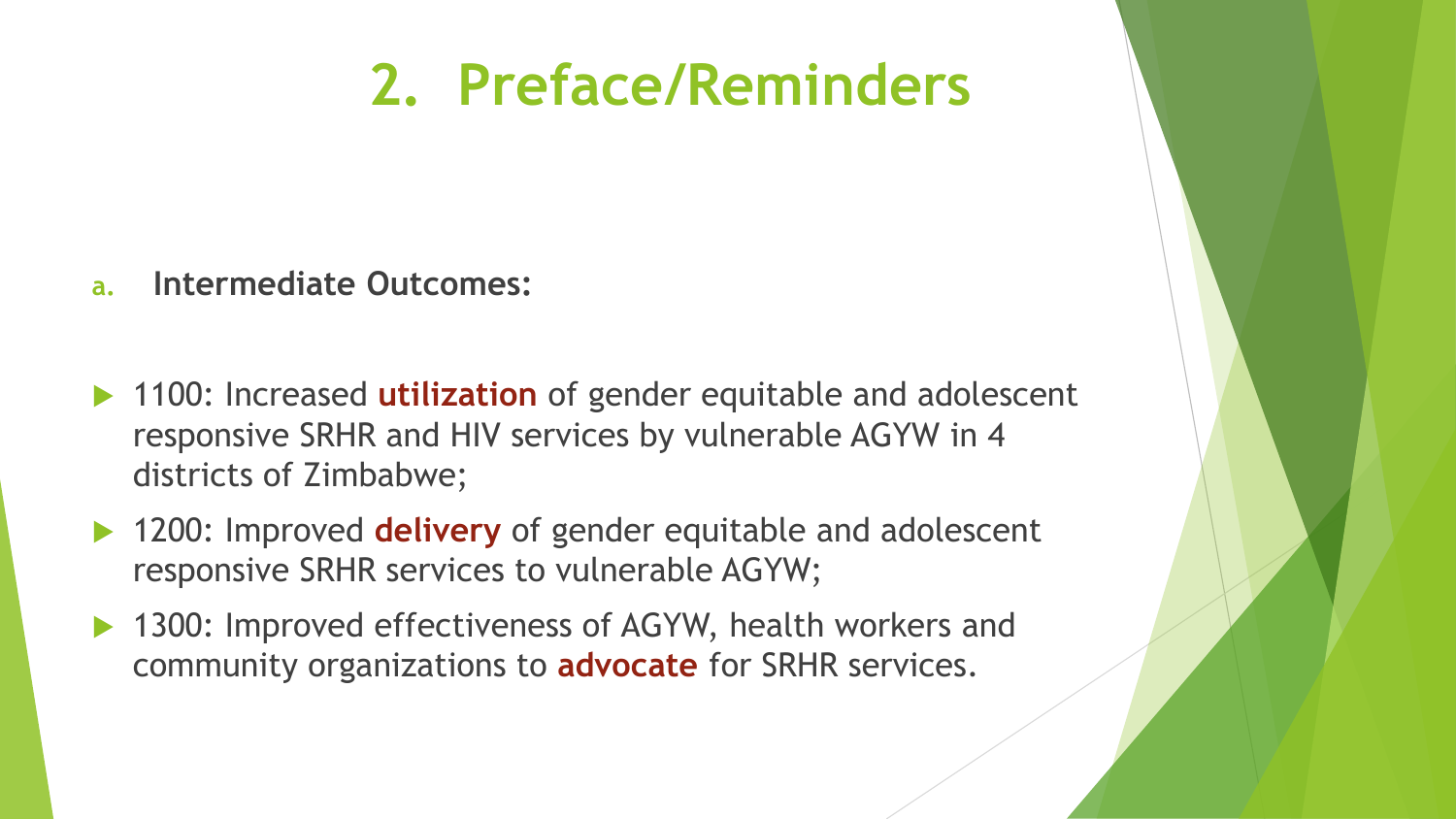#### **b. Project Delivery Mechanisms:**

**Katswe** has adopted the concept of "Pachoto" and uses it as a space for discussion and self-awareness aimed at creating a vibrant feminist movement.

- **Each Pachoto Community Facilitator has been conducting bi-monthly Pachoto sessions** with each group having an average of 10 participants (adolescents and young people).
- From these sessions participants learn to analyse, respond to and advocate for SRHR policies and services for AGYW and ABYM.

**Youth Engage** has created a cadre called Youth Champions (YC) who have two roles:

- YC serves as Youth Data Reporters: they collect and analyze SRHR qualitative and quantitative data at the district health facility level (for scorecards);
- YC are trained on Pachoto group methodology and actively participate and contribute to the Pachoto movement.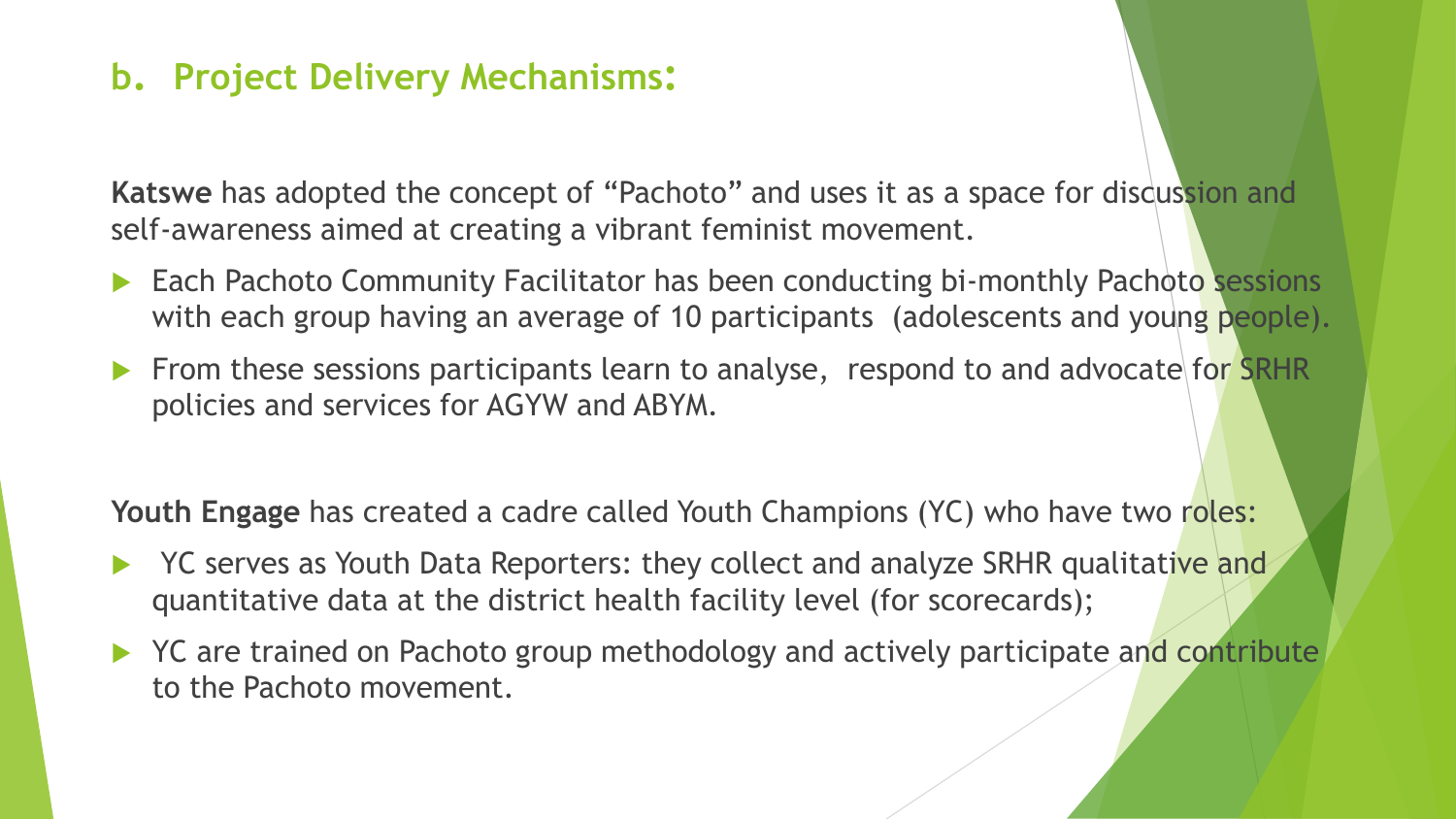# **3. Completed Activities**

**Activities contributing to Intermediate Outcome 1100 (increased AGYW utilization of services):**

#### **Capacity Building and Training:**

- ▶ 24 SRHR needs assessments (one/ward) conducted with 123 AGYW and 20 ABYM;
- A 100 page participant Training Guide on Adolescent Sexual and Reproductive Health and Rights (ASRHR) developed for Pachoto Groups plus 60 page Facilitator Guide;
- 162 Pachoto Community Facilitators (142 AGYW, 20 ABYM) and 120 Youth Champions trained on Pachoto methodology. Age ranges are between 18 to 24 years;
- 1629 Pachoto sessions conducted (162 groups met twice monthly over 5 months);
- 1890 young people (1690 AGYW, 200 ABYM) participated actively in Pachoto groups;
- Community theatre groups established in all 4 districts to sensitize community on SRHR issues affecting AGYW and young people;
- Job aids developed and distributed: 30 000 Fliers, 5 roll up Banners, 100 Golf T-Shirts, 100 branded bags, 100 branded sunhats, 250 branded round t-shirts, 100 branded wrap around fabric, 500 branded calendars, 100 branded diaries.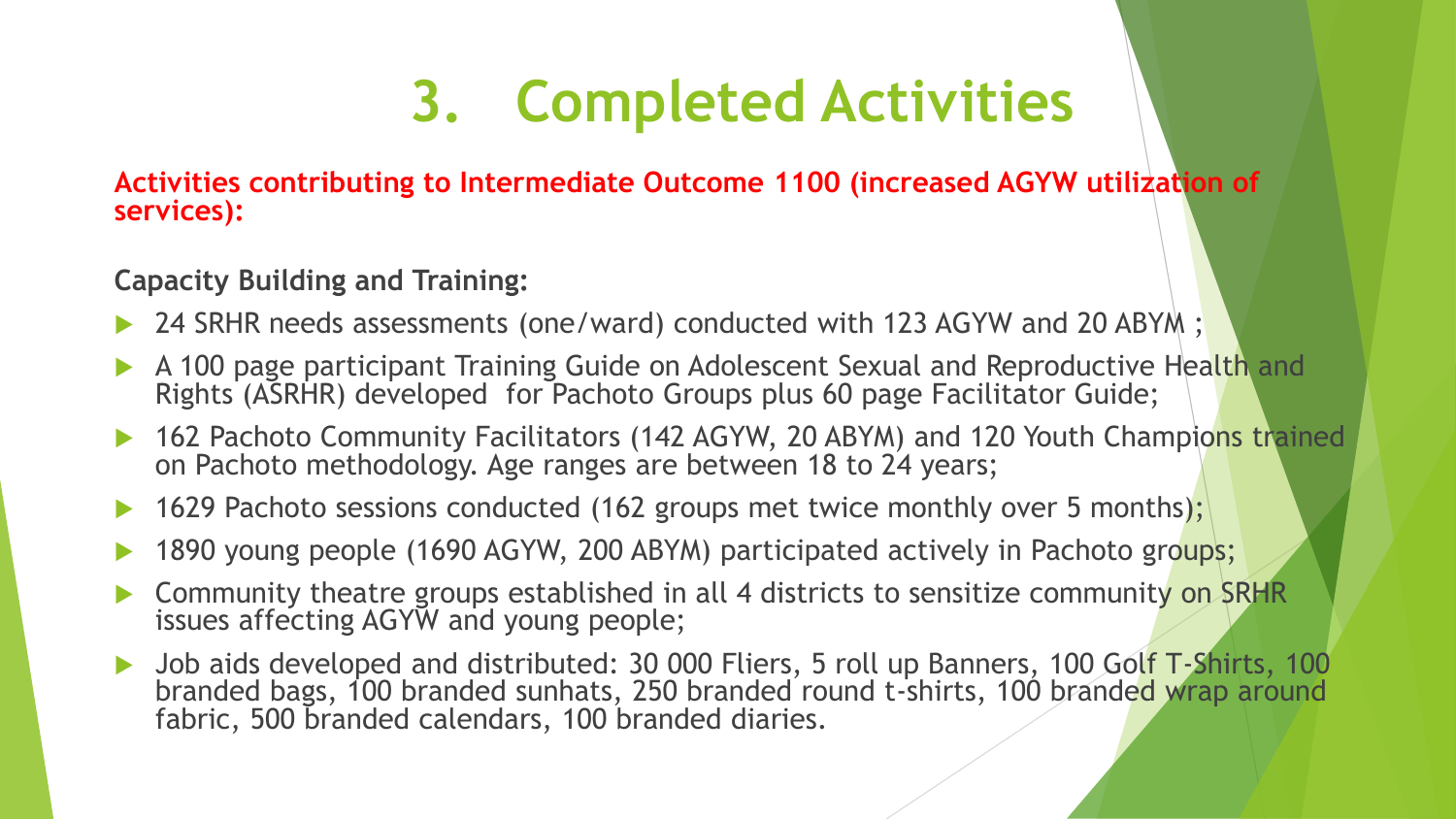### **Completed Activities (con't)**

**Activities contributing to Intermediate Outcome 1100 (increased AGYW utilization of services):**

**Outreach to STI/HIV Hotspots:**

- Outreach undertaken in STI/HIV hotspots (identified through the needs assessments);
- ▶ Undertaken in collaboration with Ministry of Health and National AIDS Council in all four Districts;
- On site services offered : HIV testing and counselling; contraceptives (both short and long term); STI screening and treatment; and VIAC. The number of people reached are 1811 female and 490 males. Targeted population (1811 f/490 m) included sex workers and their clients as well as AGYW/ABYM.

#### **Sensitization of the Broader Community:**

**Meetings held to sensitize community stakeholders of issues affecting AGYW. These** involved meetings with 99 stakeholders (m/f) at the **district** level and 242 stakeholders (132 f/120 m) plus 219 AGYW and 77 ABYM at the **ward** level.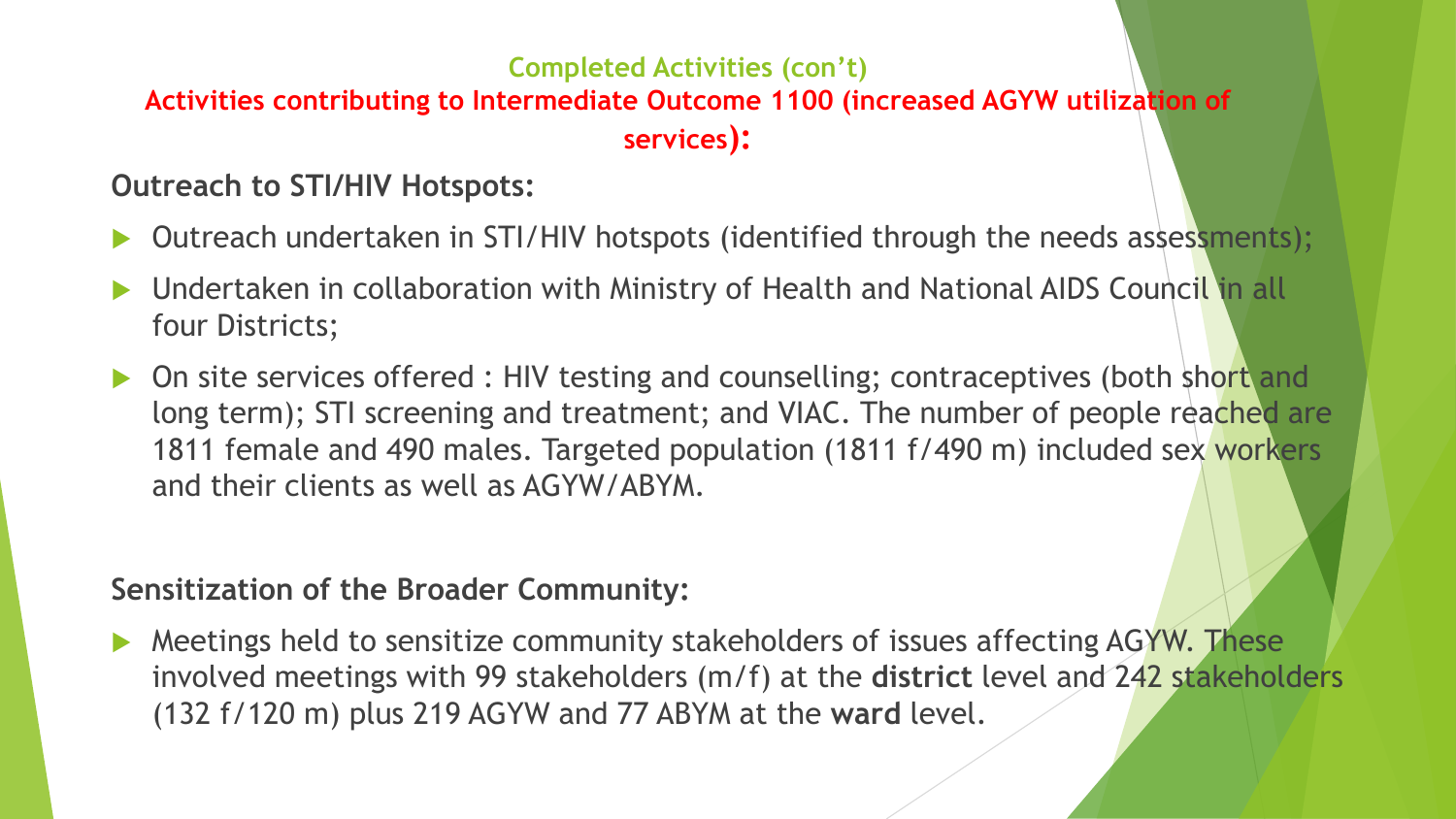#### **Completed Activities (con't) Activities contributing to Intermediate Outcome 1100 (increased AGYW utilization of services):**

#### **Engagement at the Policy Level:**

- In all four districts, organized and participated in the HIV/AIDS Multi-sectoral District Taskforce aimed at influencing the agenda and input into the National AIDS Council Reporting Mechanism;
- Participated in quarterly ASRH Forum in Umguza district.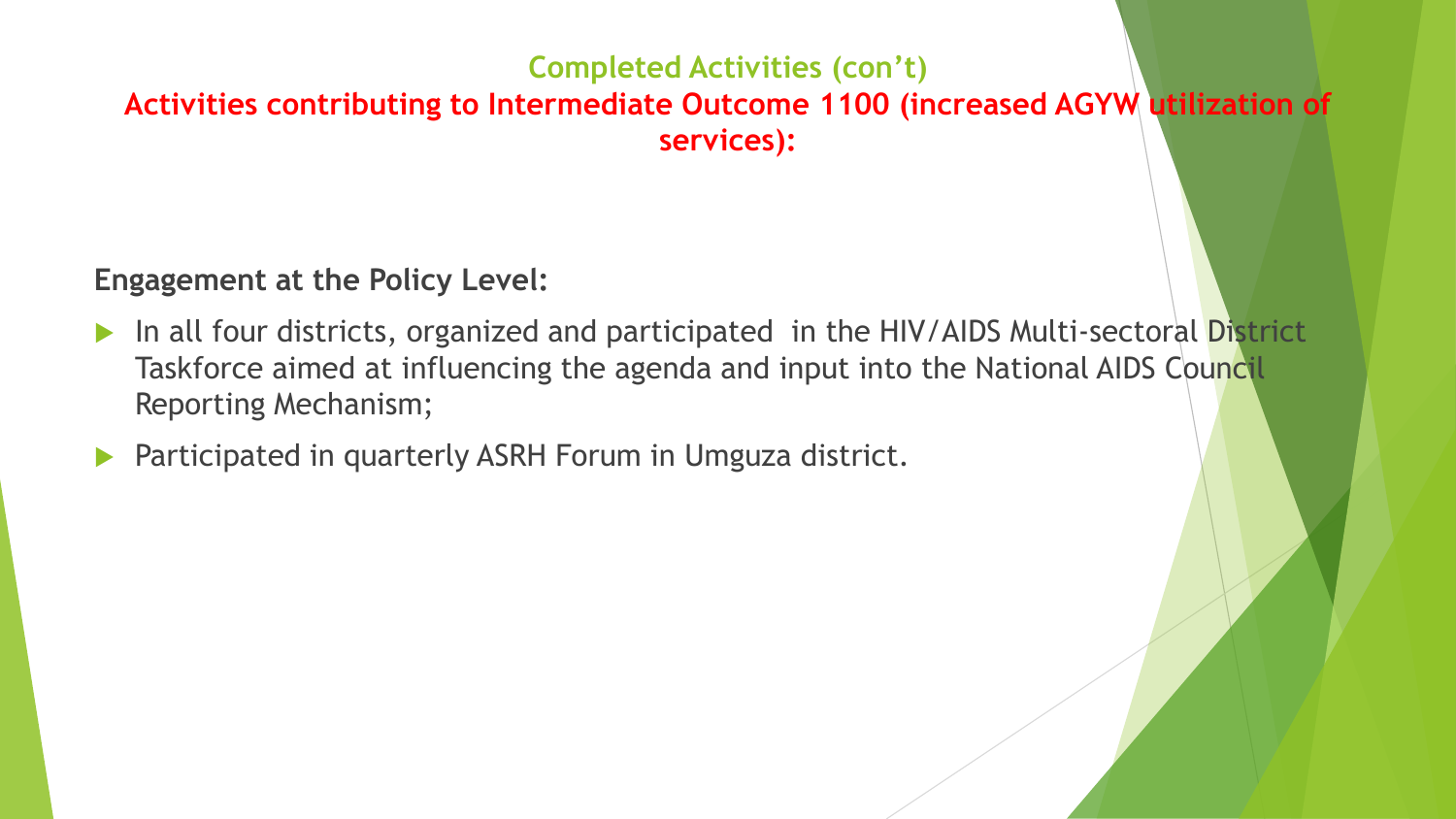#### **Completed Activities (con't)**

#### **Activities contributing to Intermediate Outcome 1200 (Improved delivery of SRHR services to AGYW)**

- Developed a training tool kit for Health Service Providers. The kit is approximately 78 pages and will be printed in January 2021;
- Provide training on gender equitable and youth friendly services for Health Service Providers (48 m and 71 f);
- ▶ 30 Youth Champions also trained to conduct advocacy dialogues on teen pregnancy, SGBV, STIs and HIV ;
- Organized multi sectoral cluster meetings in Umguza and Seke Districts to strengthen referral systems/pathways for adolescents and youth health.

#### **Activities contributing to Intermediate Outcome 1300 (improved capacity to advocate for AGYW)**

- All 120 Youth Champions trained as Youth Data Reporters;
- Training focussed on Accountability Framework, Action Research , Data Collection and Advocacy.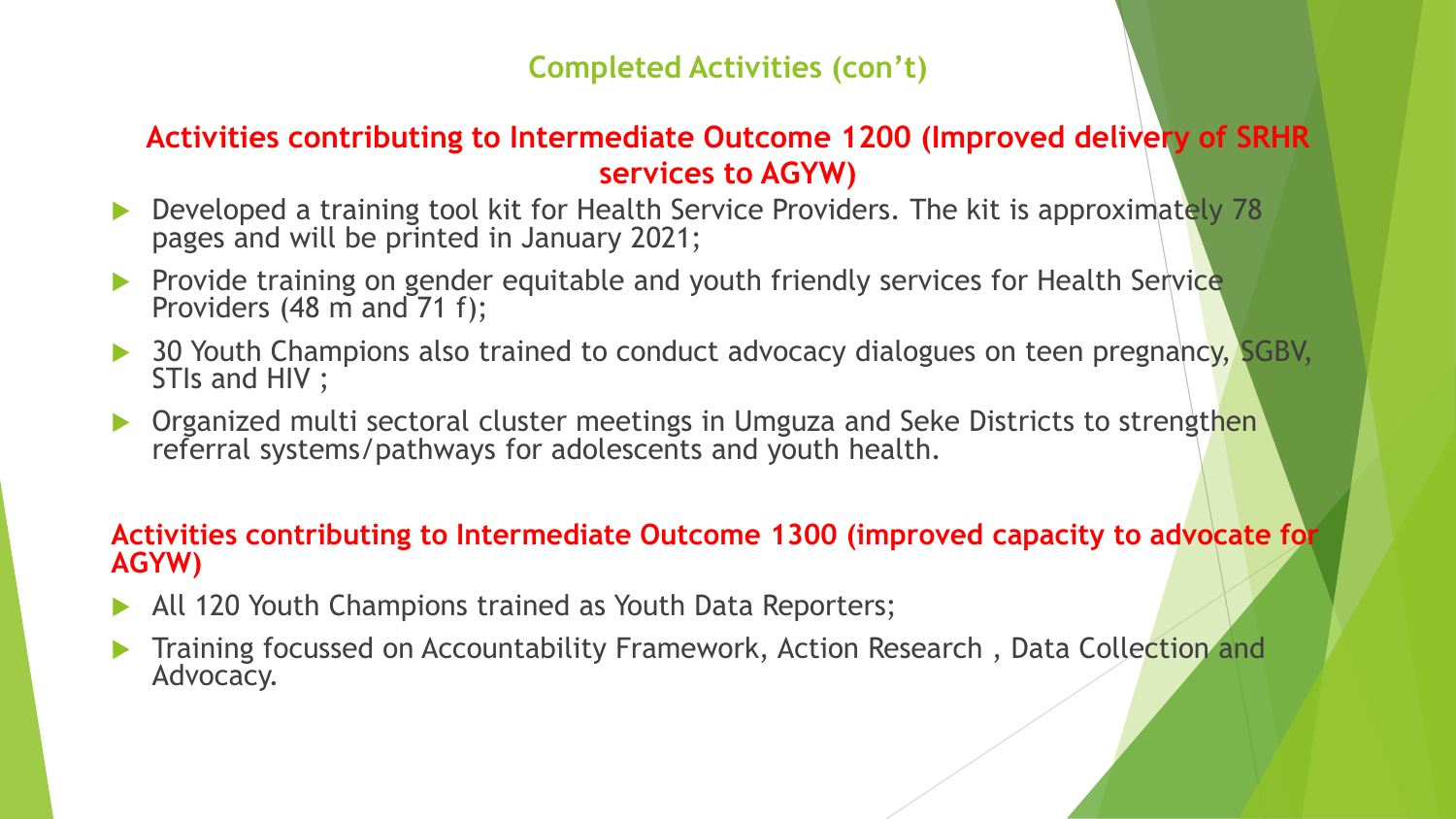# **4. Challenges**

- ▶ Unstable internet affecting communication at all levels;
- Delays in financial transfers resulting in the delay in the startup of field activities;
- Unexpected delay in finalizing baseline and gender equality assessment resulted in multiple partner contract extensions causing confusion over reporting;
- **Financial reporting difficulties which could have been resolved** more easily if ICASO had been able to participate in an initial monitoring visit (postponed due to COVID);
- **Ongoing delays in financial reporting;**
- Retention of AGYW by facilitators due to relocation (particularly in Seke).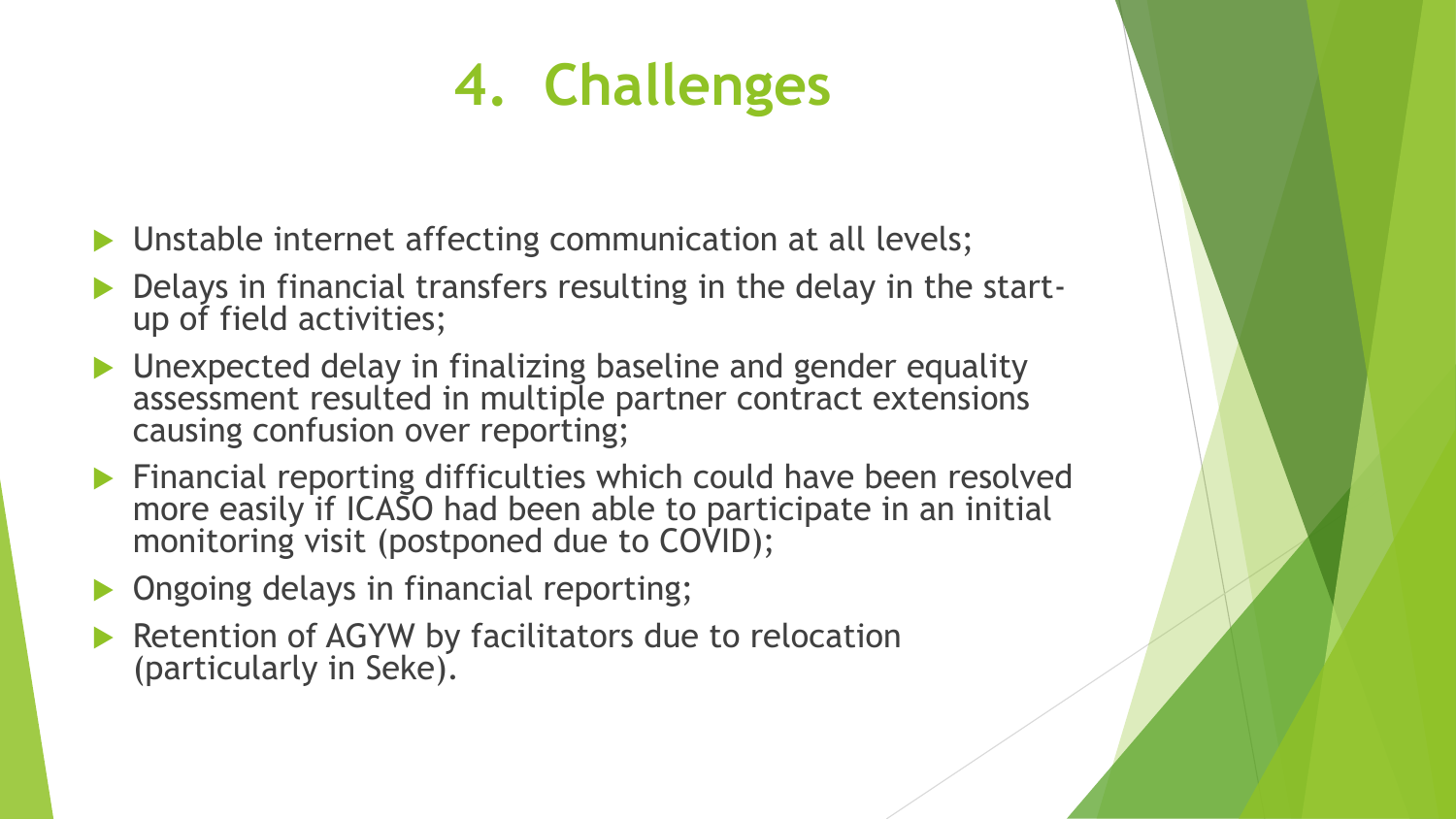# **5. COVID Challenges**

- Staff illness due to COVID;
- No travel during lockdown resulting in postponement of some activities and the rescheduling of other;
- ▶ Difficulty in accessing food, electricity and water during the lockdowns especially. Staff need to spend time just addressing basic needs;
- ▶ Substantial increase in GBV amongst AGYW;
- ▶ Closure of bank branches making the withdrawal of funds difficult.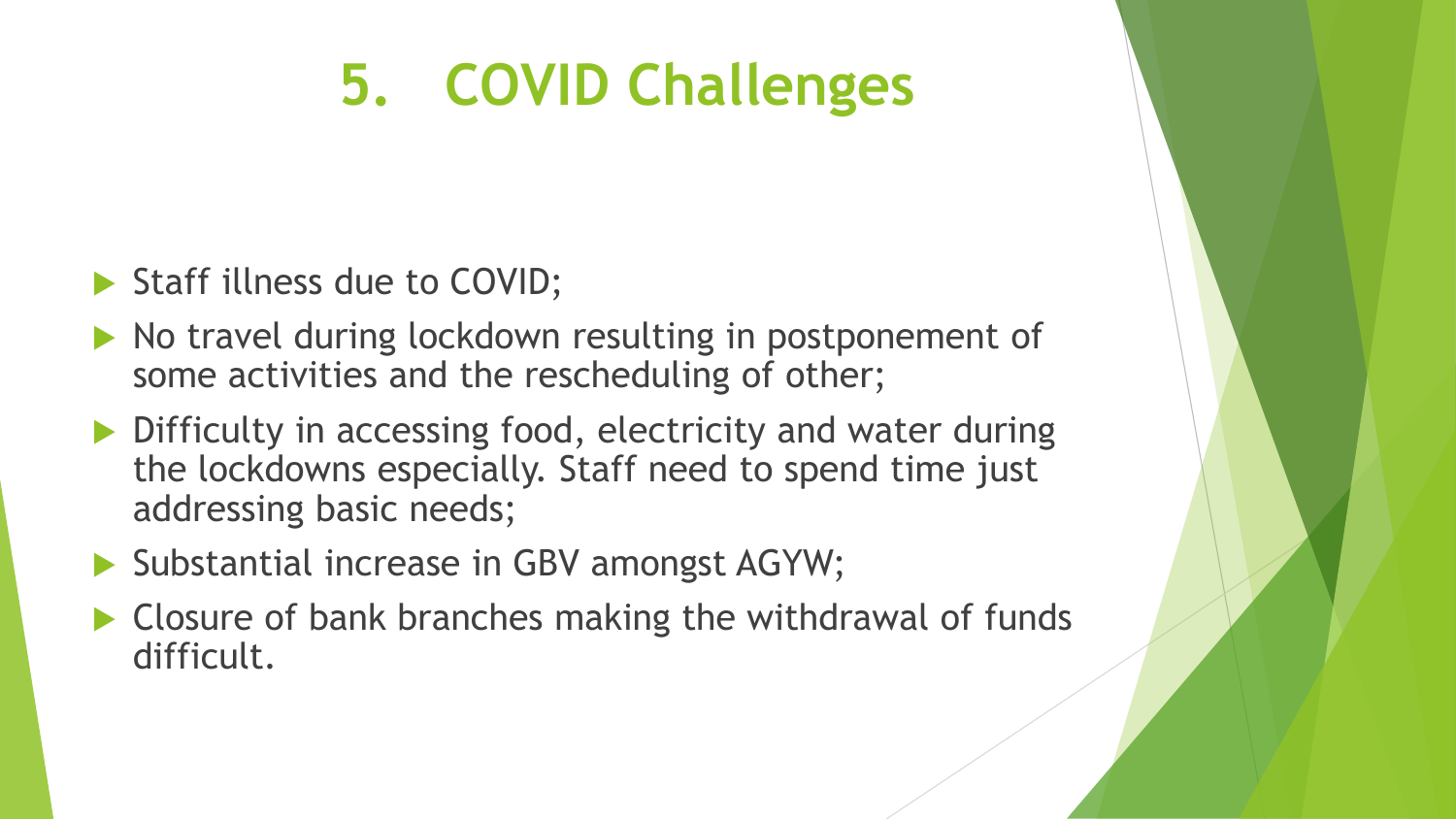# **6. Risks**

- Ongoing security risks and government attacks on human rights. Situation worsened by COVID and the proliferation of roadblocks etc.;
- Food insecurity and malnutrition;
- Disruption to electricity and water distribution;
- Financial instability including bank branch closures;
- Fragile health system coupled with insuffient COVID testing and increasingly high infection rates;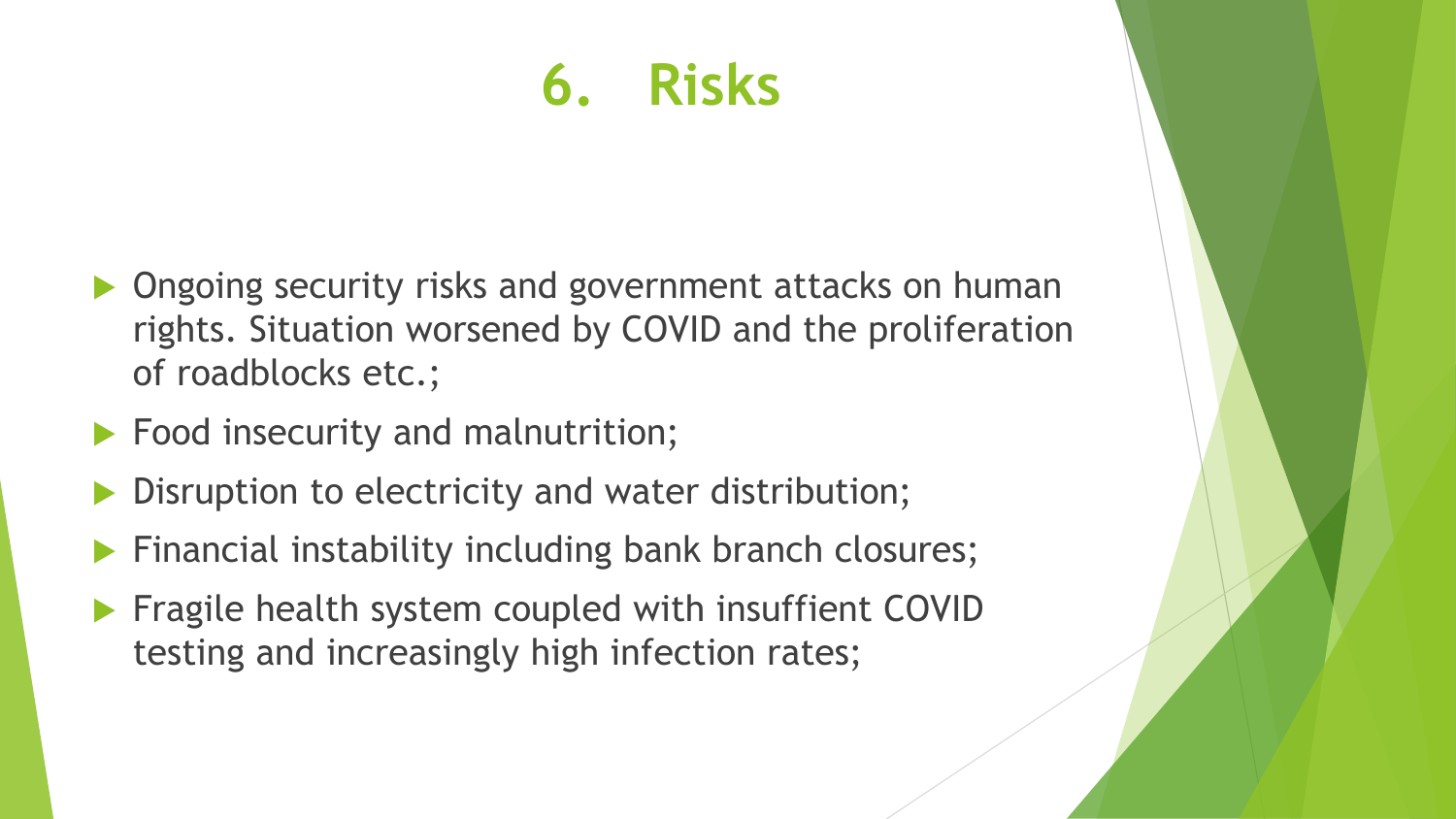## **7. Lessons Learned**

- **Project success hinges on efficient and timely** transportation –vehicle procurement should have been included in initial discussions;
- ▶ Familiarisation with local health personnel remains a huge barrier for adolescents and young people's access to health SRHR services. The outreach programs have been very effective towards increasing uptake of services;
- **Financial and nutritional support is key for AGYW and** young people's access to services to address transport cost barriers and adherence to medication;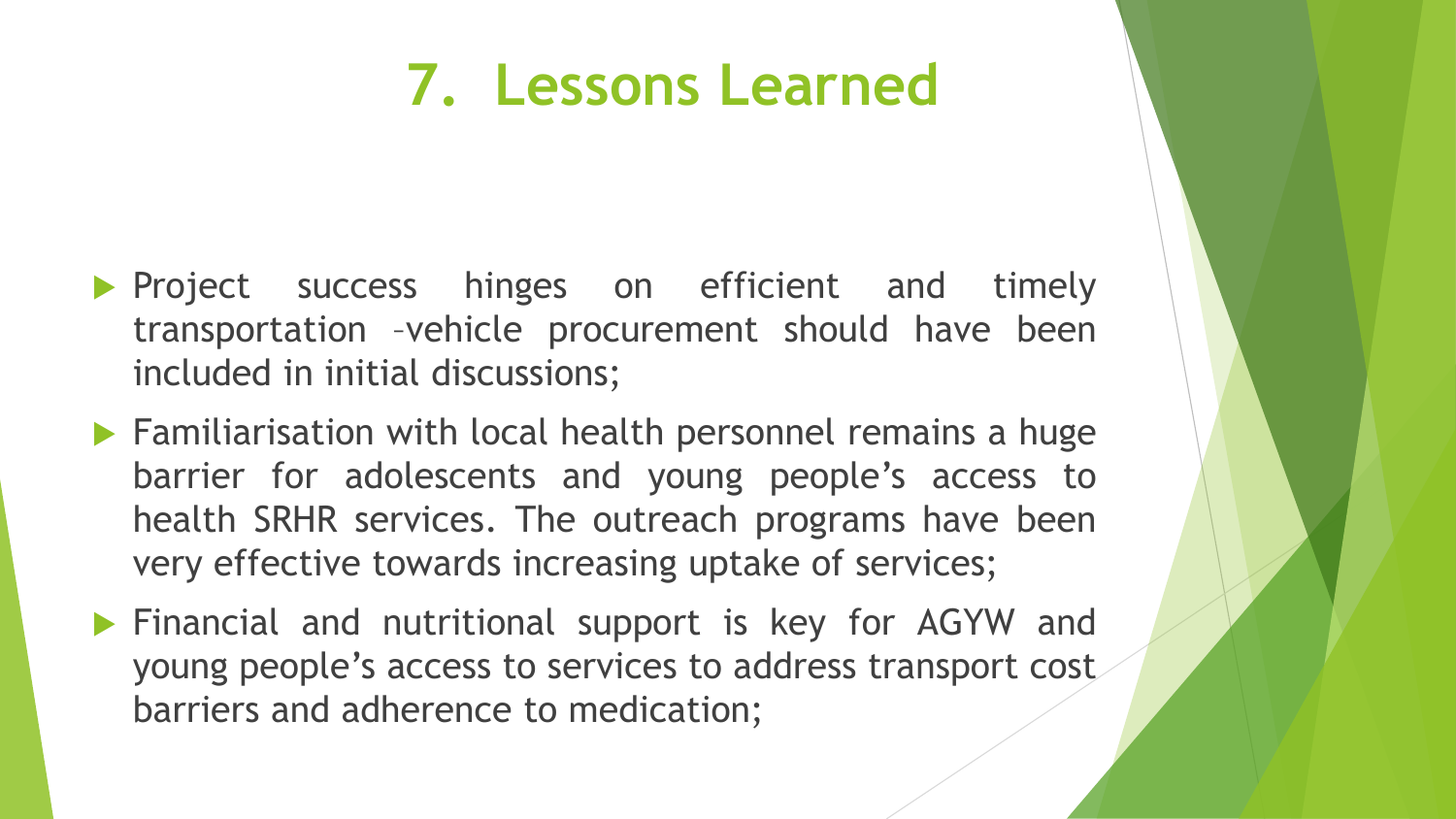### Lessons Learnt conti……

- Meaningful engagement of both district and ward stakeholders is very crucial in community mobilization at every stage of the planning of project activities. This enables project staff to identify different community underutilized assets in the district as well as facilitating planning and implementation of project activities;
- Disaster risk reduction is a critical component that should be prioritized in the implementation of the project. The project is focused on human beings and it is mandatory that the safety of our target populations is prioritized.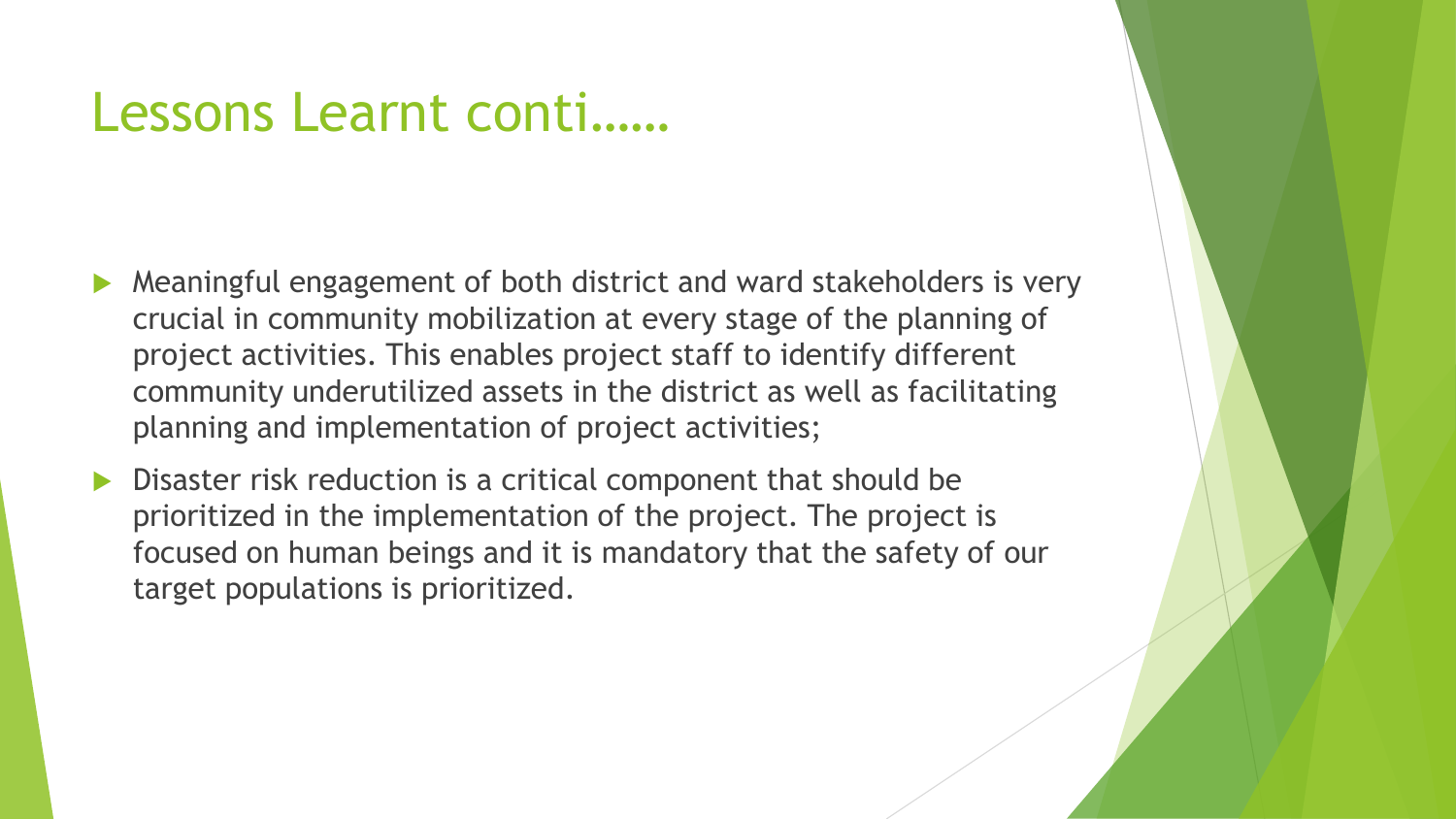# **8. Public Engagement Activities**

- ▶ ICAD Fundraising Bike-a-thon (June, Ottawa)
- ▶ 16 days of Activism Against Gender Based Violence (Nov/Dec 2020, Harare): 10 30-minute radio shows on GBV by project staff;
- Canada Pavilion 2020 (which showcased Canadian contributions to HIV and AIDS, July 2020): Session on the Simba Utano project
- **Presentation to the Portfolio Committee on Primary and** Secondary Education (Sept 2020, Talent Jumo): An overview of SRHR in the Education Sector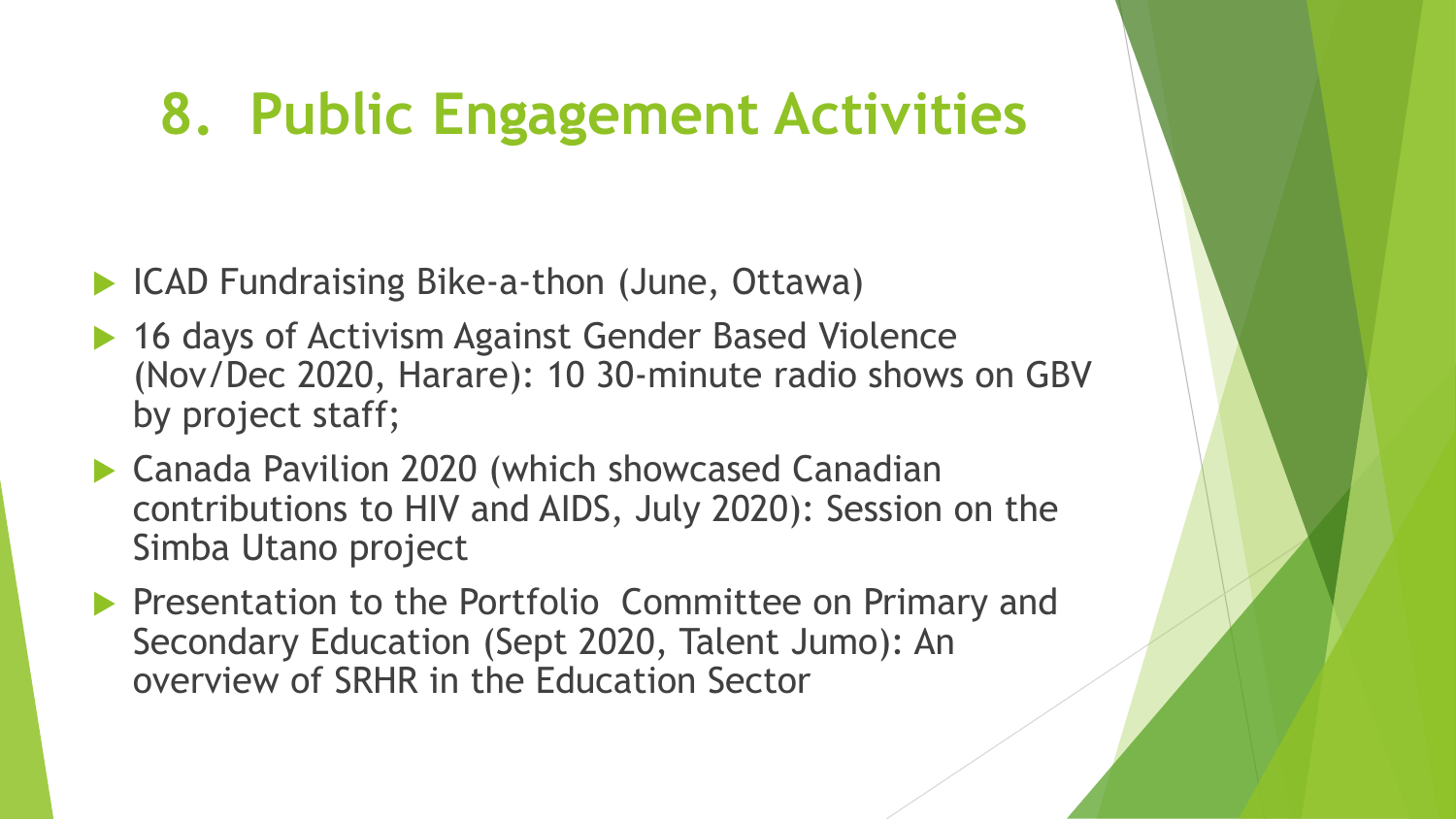### **Activities in pictures; Goromonzi community facilitators**

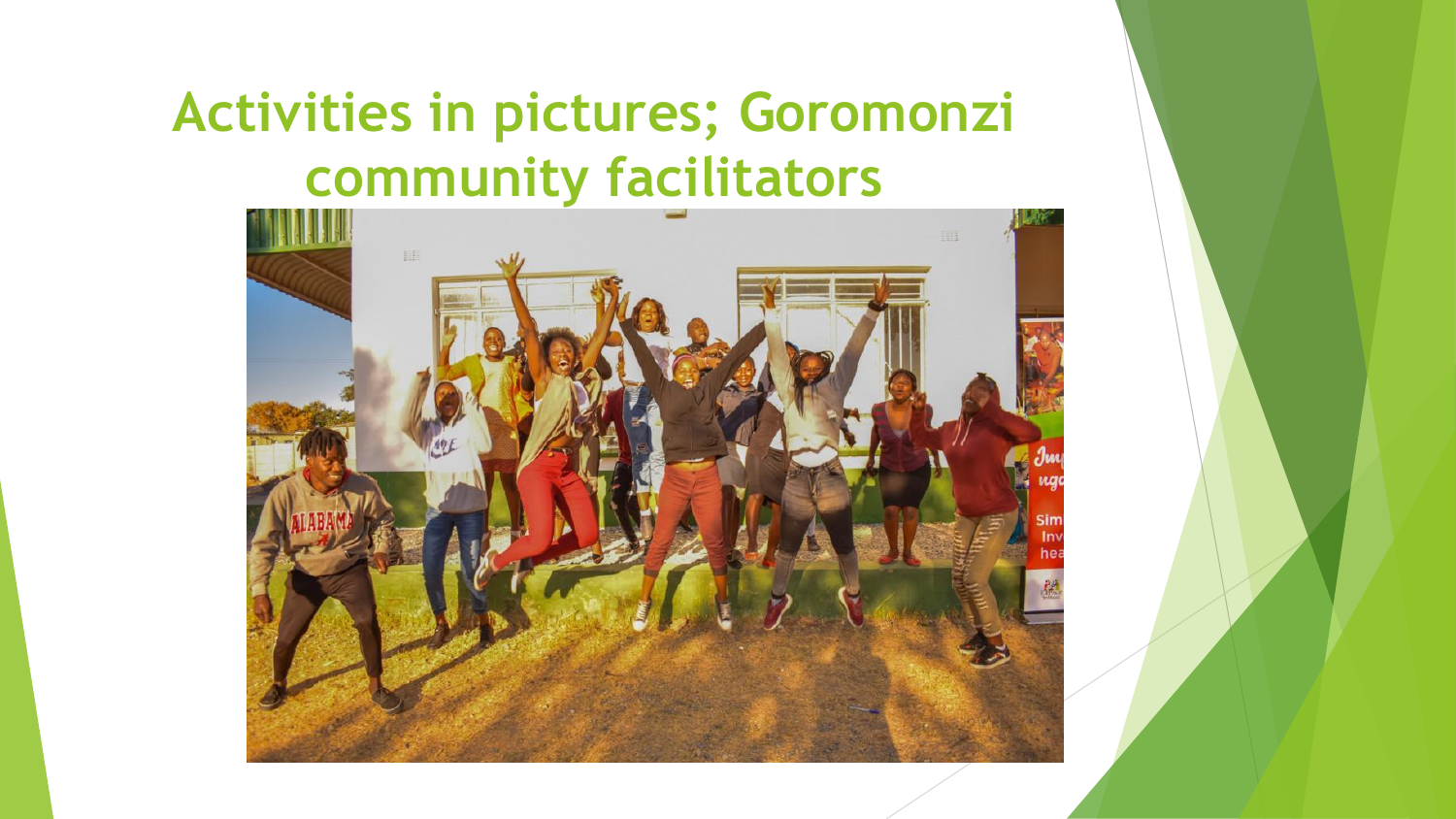## Community facilitators training; Gender, sex and sexuality session